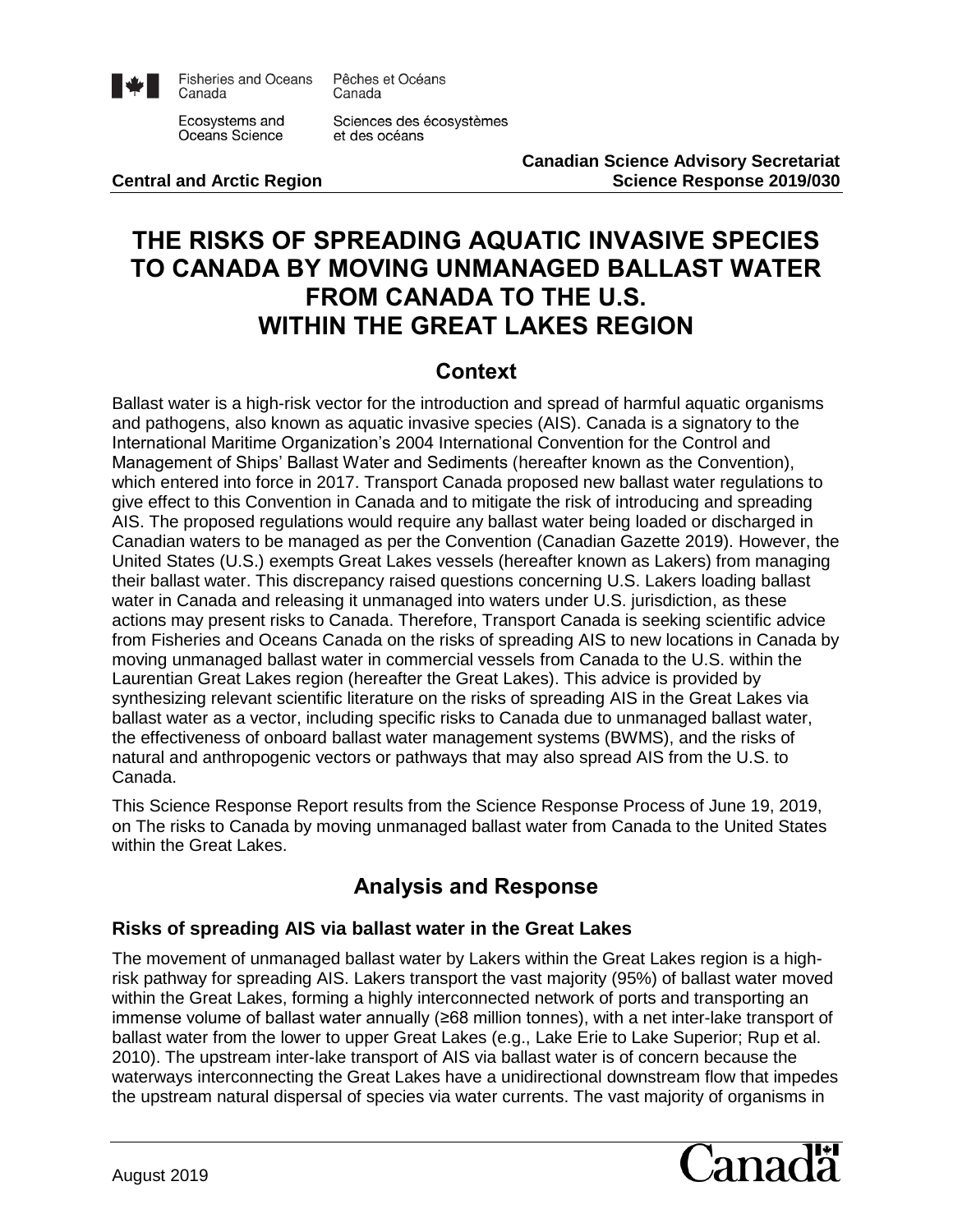ballast water are sessile or have low mobility, such as zooplankton (e.g., Mollusca larvae, rotifers, Copepoda, Cladocera; Briski et al. 2012, Adebayo et al. 2014) and phytoplankton (e.g., cyanobacteria, diatoms, dinoflagellates; Doblin et al. 2007, Klein et al. 2009, Casas-Monroy et al. 2012, Roy et al. 2012); these are organisms that would have difficulty to naturally disperse long distances upstream without human assistance. Doblin et al. (2007) provided evidence of upstream inter-lake transport of harmful aquatic species, having observed cyanobacterial algal bloom species in ballast water being transported from the lower Great Lakes to uninfected ports in the upper Great Lakes. Therefore, the inter-lake movement of ballast water from the lower to upper Great Lakes can rapidly transport species across long distances to regions difficult to reach by natural dispersal alone (Doblin et al. 2007, Rup et al. 2010). In general, the movement of any unmanaged ballast water within the Great Lakes is risky – including the transport of ballast water to downstream lakes, which can accelerate downstream dispersal to connection hubs – but the focus of this report is upstream inter-lake movement of ballast water, since this risk outweighs other movements of ballast water.

Lakers can spread AIS initially introduced to the Great Lakes through any pathway, such as transoceanic shipping. Examples of such AIS include Quagga Mussel (*Dreissena bugensis*), Zebra Mussel (*Dreissena polymorpha*), Spiny Water Flea (*Bythotrephes longimanus*), and Fishhook Water Flea (*Cercopagis pengoi*; Briski et al. 2012). Furthermore, the spread of Round Goby (*Neogobius melanostomus*) and Eurasian Ruffe (*Gymnocephalus cernua*) correspond to shipping activity in the Great Lakes (Pratt et al. 1992, Stepien et al. 1998, Bowen and Keppner 2015, Johansson et al. 2018), indicating that ballast water operations of Lakers contribute to the spread of AIS. Lakers can also facilitate the dispersal of native Great Lakes species outside their historical range, contributing to the homogenization of ecologically distinct communities (Briski et al. 2012). Lastly, the movement of ballast water by Lakers is a risky pathway, as ballast water from the Great Lakes can contain high abundances of nonindigenous zooplankton (Briski et al. 2012), and the survival rate of species is typically higher on short voyages (Wonham et al. 2001, Cordell et al. 2009, Chan et al. 2015), a characteristic of the transits within the Great Lakes (<24 hours for intra-lake transits and 3-4 days on average for inter-lake transits; Rup et al. 2010).

The spread of AIS through the ballast water operations of Lakers can hinder AIS management initiatives and increase ecological and socio-economic impacts of AIS in the Great Lakes. Detecting the arrival of AIS is a critical component of AIS management because the feasibility of eradicating or containing AIS decreases as they spread from their initial location of establishment (Locke et al. 2011). However, the rapid spread of AIS by ballast water over long distances in the Great Lakes reduces the window for effective management response. Another consequence of spreading AIS through ballast water is that it increases negative impacts, as with larger geographic spread, AIS adversely affect more human and ecological communities and require greater allocation of limited resources to manage their populations or impacts (Mack et al. 2000, Kolar and Lodge 2002, Colautti et al. 2006). For example, the economic cost due to Zebra Mussel and Quagga Mussel fouling – two widespread and highly invasive species – on equipment used by power generation and water treatment facilities throughout Southern Ontario has been estimated to be ~\$8 million per year (Colautti et al. 2006). Therefore, preventing AIS from spreading through ballast water could lengthen the window of time to detect AIS when management response is the most effective and reduce the geographic area impacted by these species in the Great Lakes region.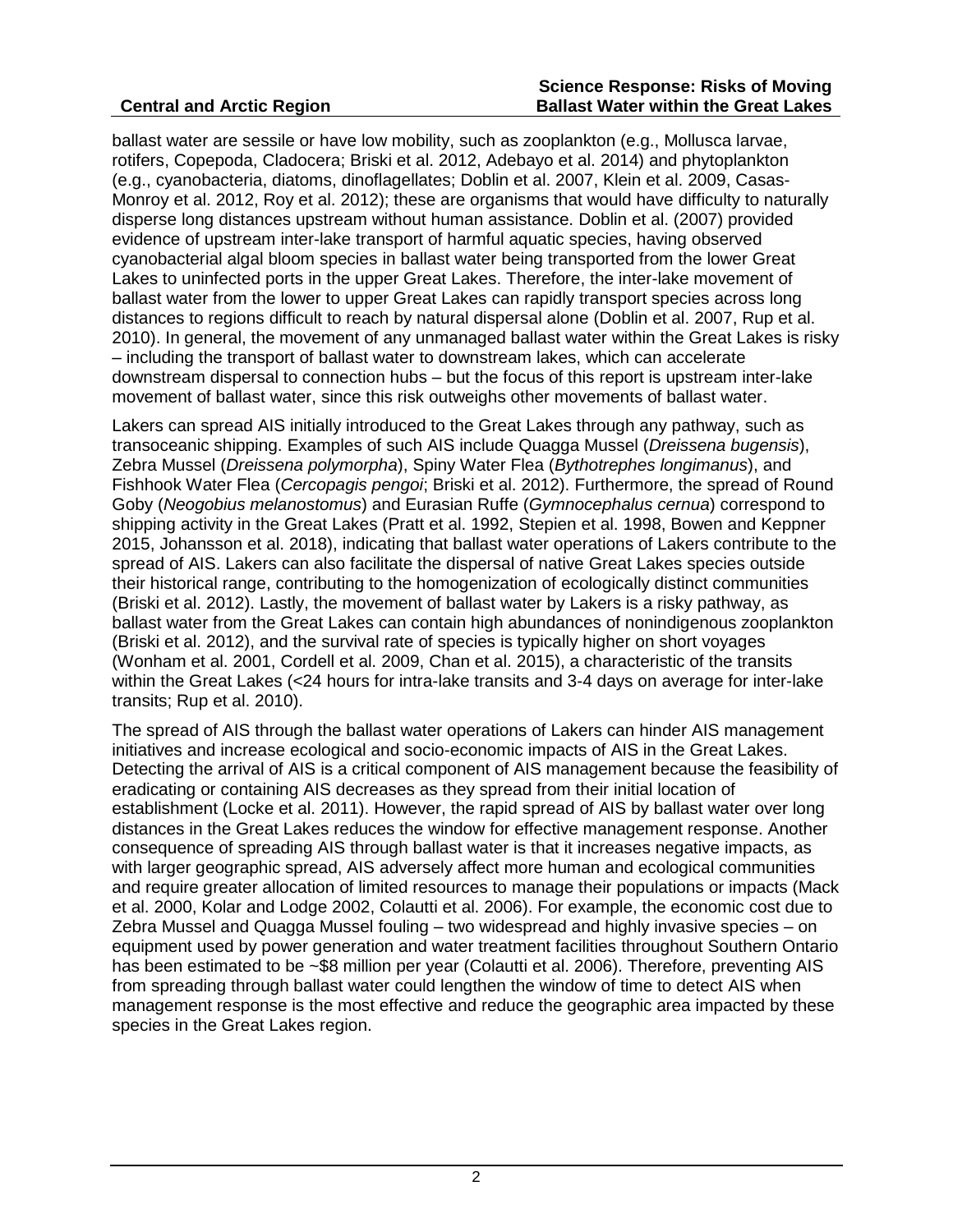#### **Benefits and limitations of utilizing BWMS on Great Lakes vessels**

The Convention's ballast water performance standard – Regulation D-2 – reduces the risk of species establishment by setting limits on the concentration of organisms in discharged ballast water. Compliance with the performance standard by vessels operating exclusively in the Great Lakes is predicted to substantially reduce the invasion risk for nonindigenous zooplankton (Casas-Monroy et al. 2014). On the other hand, model results indicated a low relative invasion risk for nonindigenous phytoplankton when ballast water was not managed, and the modelled effect of the D-2 standard did not reduce the expected risk of this taxonomic group (Casas-Monroy et al. 2014). However, the risk of nonindigenous phytoplankton may have been underestimated, as a very small number of Laker ballast water samples were analyzed for these species. Furthermore, this result does not represent the overall invasion risk of phytoplankton moved by Lakers or the effectiveness of the D-2 standard at mitigating this risk since other relevant phytoplankton taxa (i.e., harmful species rather than nonindigenous species) present additional risks that were not considered in this study.

The most feasible method for Lakers to adhere to the D-2 standard is by utilizing onboard BWMS. Most BWMS utilize a filtration process (e.g., screen or disc filters) followed by one or more disinfection processes, such as ultraviolet (UV) radiation or chlorination (Mouawad Consulting 2013), and studies have demonstrated that a variety of BWMS can substantially reduce the abundance of aquatic organisms in ballast water (Gregg et al., 2009). It is important to note that BWMS may not eliminate all organisms in ballast water, but can significantly reduce organism abundance (Paolucci et al. 2015). For example, certain life stages may be resistant to some treatment processes; Zebra Mussel can close their shell to avoid exposure to chemical treatment (de Lafontaine et al. 2009), and dinoflagellate cysts may be resistant to UV radiation treatment (Gregg et al. 2009).

The optimal conditions for BWMS are clear, temperate waters, while some Great Lakes ports may present unique challenges due to cold, turbid waters; certain chemical treatments such as electro-chlorination require water to be at least 15˚C in order to function properly (and also require sufficient chloride ions in the water to generate chlorine), filtration systems may need to be heated to prevent ice buildup (STX Canada Marine 2015), the effectiveness of UV radiation treatment is reduced when treating turbid water (Briski et al. 2013), and high amounts of filamentous algae may block filtration systems (Cangelosi et al. 2011). Furthermore, the relatively short transit routes between Great Lakes ports limit the use of certain treatment technologies with required retention times, such as chemical treatments that need to be retained for 1-2 days in order to be effective or before ballast water is safe to discharge into the environment (Mouawad Consulting 2013). Regardless of these challenges, certain BWMS are feasible for treating ballast water within the Great Lakes (Mouawad Consulting 2013, STX Canada Marine 2015). Casas-Monroy et al. (2018) determined that BWMS utilizing filtration plus UV radiation can effectively reduce the concentration of zooplankton and phytoplankton in water from Hamilton Harbour. It is expected that the performance of BWMS will improve in the future with advancements in treatment technologies. Overall, the evidence supports the conclusion that BWMS can greatly reduce the abundance of organisms in ballast water, mitigating the risk of spreading AIS by Lakers.

#### **Risks to Canada by moving unmanaged ballast water from Canada to the U.S.**

Lakers travelling from Canada to the U.S. can facilitate the spread of AIS, as these routes comprise a considerable volume of outbound shipping traffic from Canadian ports; from 2005-2007, ~15% (or 2170 trips) of outbound transits from Canadian Great Lakes and St. Lawrence River ports were to U.S. Great Lakes ports (Rup et al. 2010). Furthermore, the vast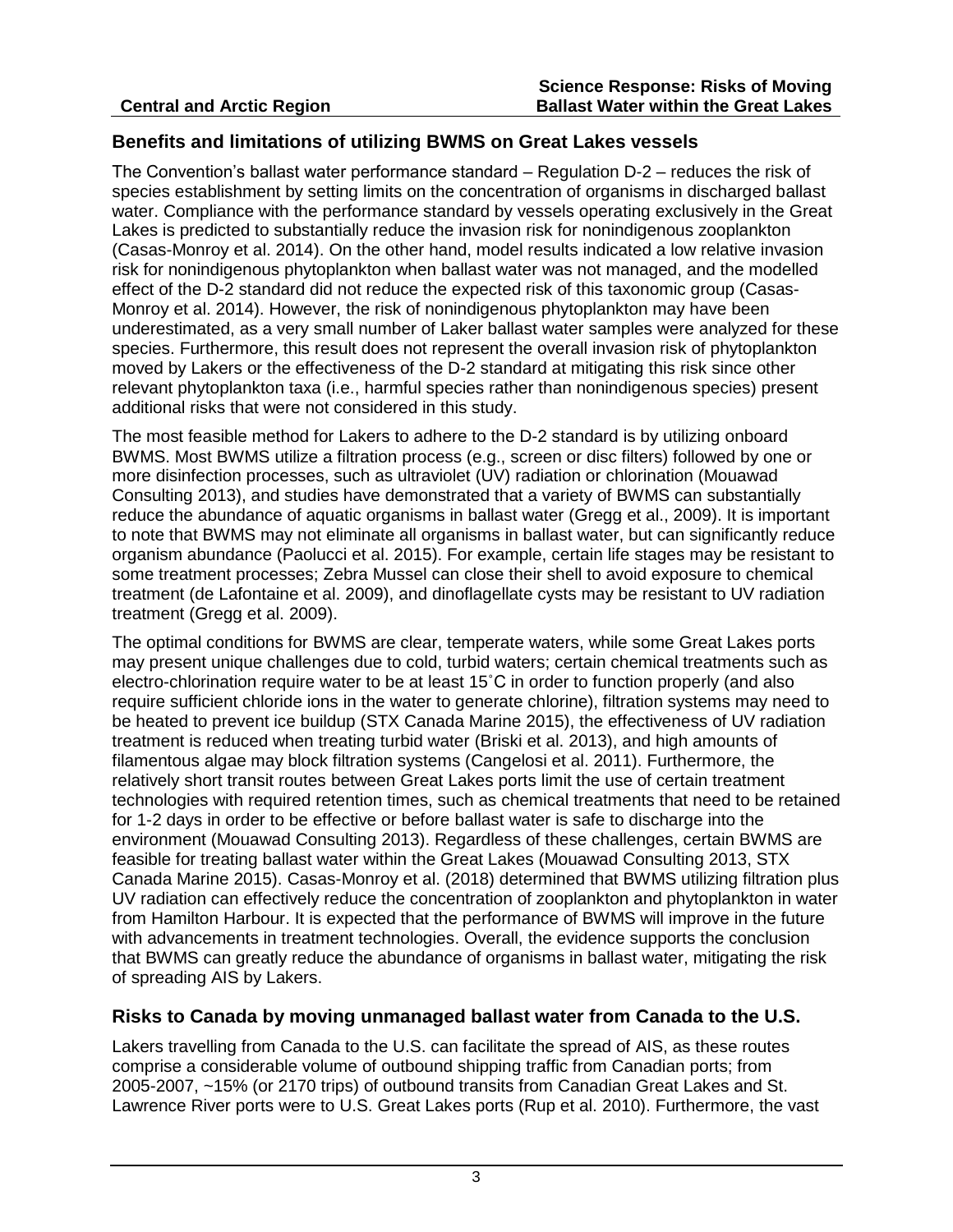#### **Central and Arctic Region**

#### **Science Response: Risks of Moving Ballast Water within the Great Lakes**

majority of these transits (~69% or 1508 trips) were to U.S. recipient ports in an upstream lake, and many of these transits were across very long distances (e.g., 295 trips from Canadian ports in Lake Erie to U.S. ports in Lake Superior; Rup et al. 2010). Utilizing BWMS on these voyages would help to mitigate the risk of dispersing AIS, as the movement of unmanaged ballast water on these transits can facilitate the establishment of AIS in U.S. ballast recipient ports (Figure 1). These species may then spread to connected U.S. ports in the region because Lakers travelling in U.S. waters are not required to manage their ballast water. Additional satellite populations of AIS will expedite spread by natural and human-assisted vectors and pathways, including water currents (Beletsky et al. 2017), animals (e.g., fish, waterbirds; Makarewicz et al. 2001, Kerfoot et al. 2011), and recreational boating (Drake et al. 2017), increasing the risk of spreading harmful species from the U.S. to Canada, outside of their existing distribution. It is recognized that other methods of dispersal may spread AIS from the U.S. to Canada (e.g., live bait trade), but the extent of such methods are unknown (see next section). Note that species may spread back to Canada via direct or indirect routes, using one or more pathways or connections to reach Canada.



*Figure 1. Illustration of potential pathways that may disperse AIS from the U.S. to Canada. The sequence of events are as follows: 1) Lakers transport unmanaged ballast water containing AIS from Canada to the U.S.; 2) these species rapidly spread to other U.S. Great Lakes ports since U.S. Lakers are exempt from managing their ballast water, resulting in the establishment of additional satellite populations; 3) the satellite populations can then become new sources for dispersal via water currents, birds, fish, and recreational boaters, accelerating their spread in the Great Lakes and into new locations in Canada.*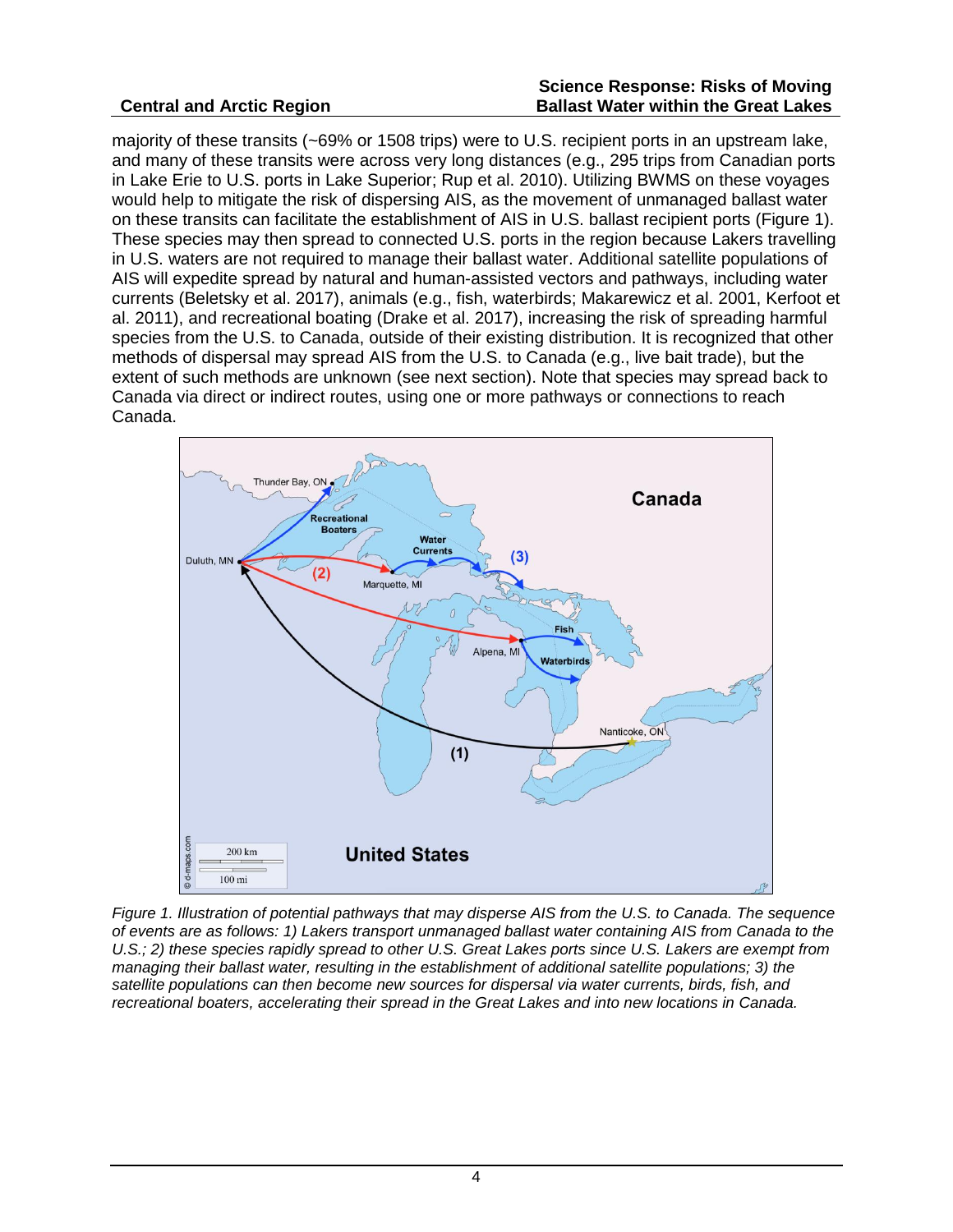#### **Natural and anthropogenic vectors and pathways that may spread AIS from the U.S. to Canada**

Water currents are the primary natural dispersal method for many aquatic species that have limited mobility or are non-mobile (e.g., the distribution of harmful algae blooms can be dependent on water currents; Qin et al. 2009, Carmichael and Boyer 2016). Due to the overall unidirectional water flow of the waterways interconnecting the Great Lakes, drifting organisms are much more likely to disperse downstream rather than upstream (Sun et al. 2013), and the downstream dispersal of drifting organisms in certain rivers can be rapid (the residence time for plankton in the Niagara River is 11-28 hours; Rozon et al. 2016). Therefore, if an AIS is spread via ballast water from a Canadian port to a U.S. port in an upstream lake (e.g., Lake Erie to Lake Huron), the species could then drift downstream and establish populations beyond its initial range in Canadian waters. For example, Beletsky et al. (2017) predicted that if Golden Mussel (*Limnoperna fortunei*) larvae were released in the Detroit River in Detroit, MI, they would drift downstream and have a high probability of settlement in the middle of the Western Basin of Lake Erie, including areas within Canada's jurisdiction. Additionally, Currie et al. (2017) modelled the spread of Grass Carp (*Ctenopharyngodon Idella*) in the Great Lakes, originating at the southern basin of Lake Michigan and the Maumee River in the western basin of Lake Erie. Their model results indicated that water currents are a very important driver of dispersal between basins, and Grass Carp dispersed much more rapidly to the downstream lakes than those lakes upstream.

Intra-lake currents can also disperse AIS from the U.S. to Canada within a given lake. For example, Zebra Mussel rapidly spread throughout Lake Erie within three years (1986-1988), likely due to natural dispersal of larvae and juveniles via lake currents (Griffiths et al. 1991, Carlton 2008). Studies on the influence of water flow on the dispersal of organisms in Lake Michigan illustrate that lake currents can rapidly disperse propagules across the lake. Rowe et al. (2015) mapped the spread of Zebra Mussel and Quagga Mussel in Lake Michigan through time (see Rowe et al. 2015, figure 4 for details), where lake currents likely played a significant role in their dispersal in addition to anthropogenic-assisted dispersal via commercial shipping (Johnson and Carlton 1996, Beletsky et al. 2017). Additionally, modelling by Beletsky et al. (2007) suggests that fish larvae could disperse from the southwestern end of Lake Michigan to the northern basin within three months during years with strong northward currents along the east coast. Although the extent and rate of AIS dispersal via currents varies greatly depending on the specific flow regime of each lake, location of propagule release, water flow of a particular year or season, and the species' life history traits (Beletsky et al. 2017, Drake et al. 2017), these studies demonstrate that water currents can significantly contribute to the intra-lake and downstream dispersal of AIS, and illustrate the importance of preventing the upstream humanmediated spread of AIS in the Great Lakes.

Another natural dispersal mechanism that may spread AIS back to Canada from the U.S. is internal or external transportation via vectors such as fish and waterbirds. Internal transport of AIS by animals following ingestion can occur when propagules tolerate gut passage and hatch upon defecation (Jarnagin et al. 2000, Charalambidou et al. 2003). The extent of dispersal is highly species-specific as it depends on several factors, including the selectivity of animals for certain prey (influencing the number of AIS propagules transported; Jarnagin et al. 2000), the distance travelled by animals between consumption and defecation, and the tolerance of propagules to gut passage (e.g., smaller seeds or thick-shelled eggs are better adapted to gut passage; Charalambidou et al. 2003, Reynolds et al. 2015). External transport by animals can occur when AIS or their propagules become attached to animals, such as on the feet or feathers of waterbirds, and the extent of propagule dispersal depends on their ability to attach to animals,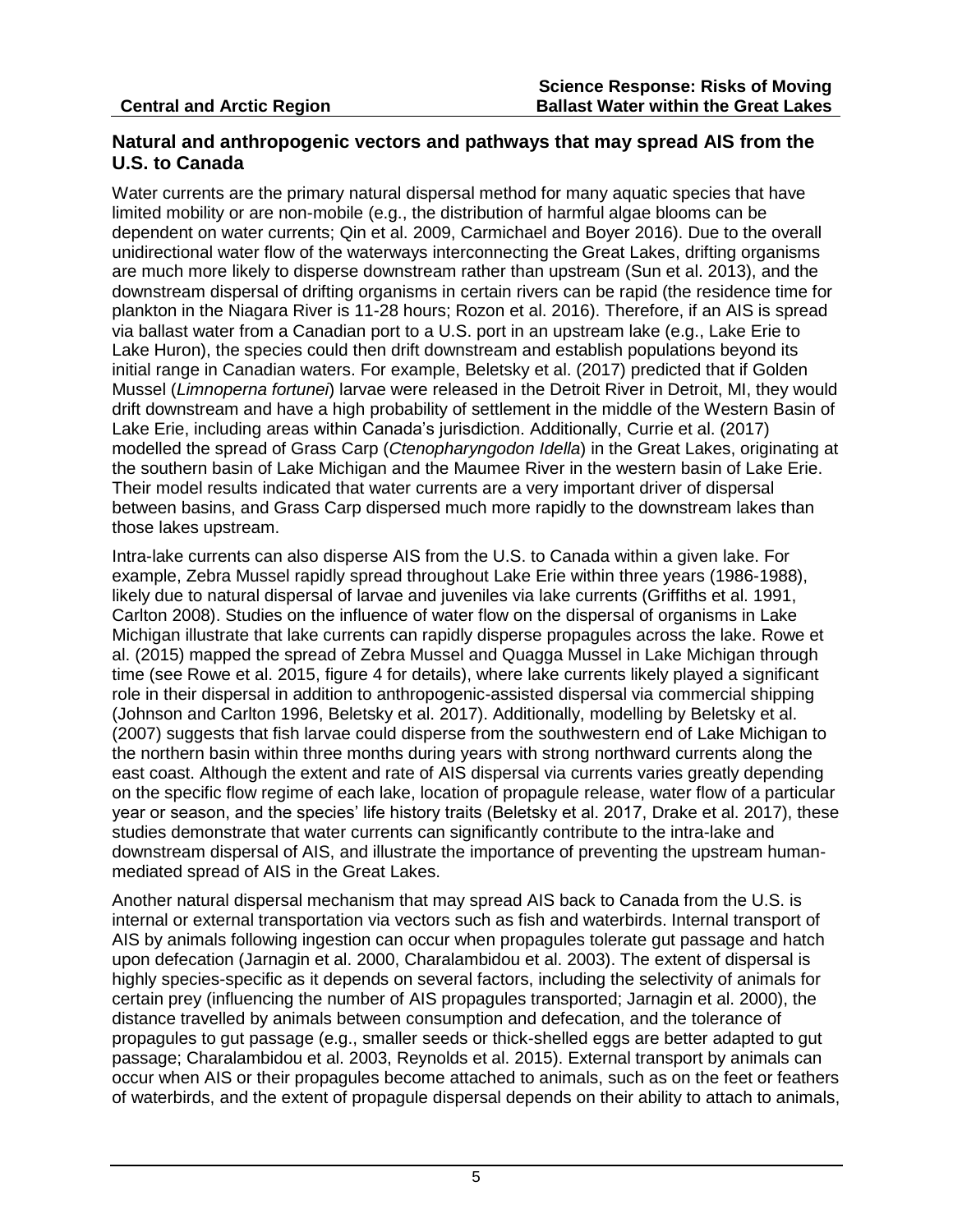#### **Central and Arctic Region**

the desiccation tolerance of propagules, and the movement patterns of animals (Green 2015, Reynolds et al. 2015). Trials cited by Makarewicz et al. (2001) confirmed that Fishhook Water Flea in Lake Ontario can foul the plumage of diving ducks, potentially contributing to their shortdistance dispersal to adjunct waterbodies. Overall, the dispersal of AIS via animals is relatively poorly studied in the Great Lakes. However, Kerfoot et al. (2011) suggests that internal transport by fish may explain the near-shore to off-shore transport of Spiny Water Flea in Lake Michigan. In addition, Figuerola et al. (2005) determined that the migration routes of waterfowl explain the genetic variation in invertebrate populations in North America, indicating that animals may play an important role in AIS propagule dispersal. Even though the cross-border dispersal of AIS via animals is unquantified in the Great Lakes, it is a viable possible pathway for spreading AIS back to Canada.

Recreational boating is a high-risk pathway for the introduction and spread of AIS in the Great Lakes either by trailering boats overland or boating on the water. Although the relative invasion risk of each recreational boater is very small, recreational boating as a pathway is risky due to the high volume of boating activity in the Great Lakes region (~11 million trips annually; Drake et al. 2017). For example, Johnson et al. (2001) predicted that 170 overland Zebra Mussel dispersal events could occur annually from a public boat launch on Lake St. Clair in Michigan, and Buchan and Padilla (1999) found a correlation between the pattern of recreational boating activity and the establishment of Zebra Mussel in inland lakes in Wisconsin. There are numerous ways that AIS may be transported by recreational boaters and anglers depending on their life history and character traits, as detailed below. Live wells and engine cooling water can become contaminated with small aquatic organisms (e.g., Spiny Water Flea, Zebra Mussel larvae, etc.), and are especially risky because ambient water is used for this equipment, resulting in the concentration of organisms to be the same as in the surrounding water (Johnson et al. 2001, Drake et al. 2017). Bilge water can also accumulate aquatic organisms (Kelly et al. 2013), but is considered less risky than live wells since it typically has ~10 times less the concentration of organisms than the surrounding water (Johnson et al. 2001, Drake et al. 2017). Additionally, certain AIS can accumulate on boating and fishing equipment (e.g., Fishhook Water Flea can accumulate on fishing lines; Jacobs and MacIsaac 2007, Kelly et al. 2013). Lastly, AIS may become directly or indirectly attached to the external surfaces of boats or trailers; Zebra Mussel can foul boat hulls (Minchin et al. 2003, Collas et al. 2016, Ventura et al. 2016), and aquatic invasive plants or plants carrying AIS can become entangled in boats and trailers (Johnson et al. 2001). Although the role of recreational boating in AIS dispersal has been studied relatively well in the Great Lakes (Johnson et al. 2001, MacIsaac et al. 2004, Muirhead and MacIsaac 2005, Kelly et al. 2013, Drake et al. 2017), the cross-border movement of recreational boaters is currently unquantified, but can be considered a possible viable pathway presenting a risk to Canada.

#### **Significance of ballast water as a vector given other methods of AIS dispersal in the Great Lakes**

Overall, the movement of ballast water spreads AIS at a much faster rate than natural dispersal alone, as it can rapidly transport species long distances and across unfavorable environments. Hebert and Cristescu (2002) estimated that human-mediated dispersal of Water Fleas (Cladocera) from Europe to North America is 50,000 times greater than natural background rates. Additionally, Sieracki et al. (2014) estimated that without human assistance, it would have taken more than 20 times longer for Zebra Mussel to reach their 1992 distribution, and approximately twice as long for Eurasian Ruffe to reach their 2014 distribution in the Great Lakes region.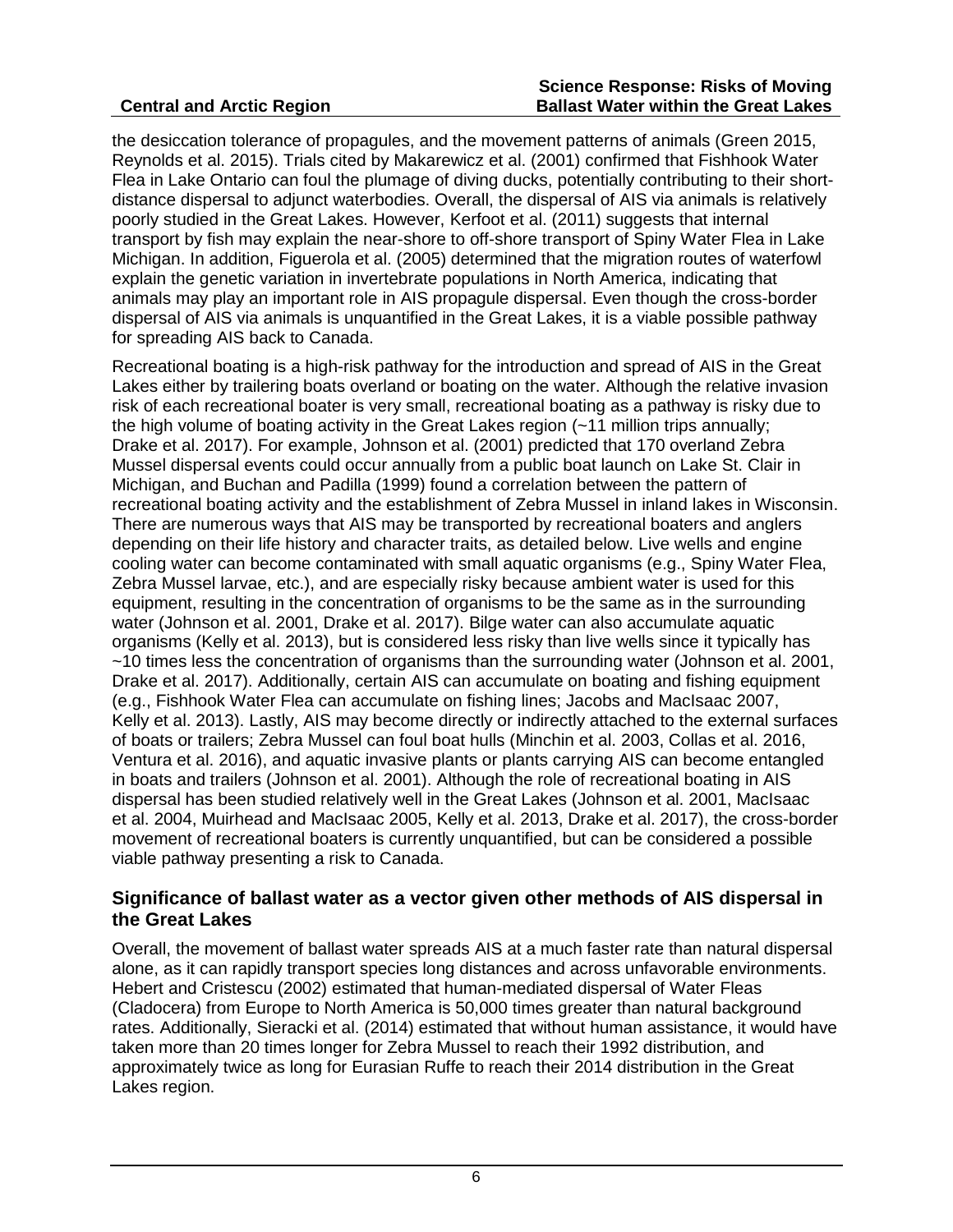#### **Central and Arctic Region**

Although the unidirectional flow of the waterways interconnecting the Great Lakes inhibits the inter-lake upstream dispersal of AIS via water currents, AIS may be able to naturally disperse upstream using other dispersal mechanisms, depending on the character traits of a given species; highly mobile AIS such as fish may be able to swim upstream unaided, or AIS propagules may be transported by mobile animals such as fish or waterbirds. Some invasive fish species such as Alewife (*Alosa pseudoharengus*) and Sea Lamprey (*Petromyzon marinus*) may have used the artificial waterways (canals and shipping locks) interconnecting the Great Lakes to gain access to upstream lakes (Smith and Tibbles 1980, Alexander 2009, Mandrak and Cudmore 2010). However, Kim and Mandrak (2016) observed only a small percentage (3.9%) of tagged fish moving through the Welland Canal to enter either Lake Ontario or Lake Erie, indicating that the system of locks limits the rate of dispersal of highly mobile species. Therefore, natural dispersal within a lake or to downstream lakes may occur relatively rapidly, but inter-lake upstream dispersal is likely to be slower due to the difficulties travelling through shipping locks and overcoming strong water currents in rivers (Drake et al. 2017), highlighting the risk of moving unmanaged ballast water to upstream lakes.

As previously described, recreational boats are high-risk vectors for the spread of AIS (Drake et al. 2017). However, both Canada and the U.S. put considerable effort into preventing the spread of AIS through recreational boating in the Great Lakes by conducting scientific research, raising public awareness, facilitating public educational opportunities, and implementing watercraft washing and inspection stations. These efforts to mitigate the risks of recreational boating would be undermined if ballast water is not similarly managed effectively. Additionally, it is important to note that ballast water likely spreads AIS at a faster rate since commercial vessels travel longer distances and move a much larger volume of water (propagules) than do recreational boats. Drake et al. (2015) estimated that it would take one year on average for a highly invasive species to invade at least one port in Lake Superior from Lake Erie via ballast water, whereas it would take 7.64 years on average to do so by recreational boating on the water (Drake et al. 2017).

### **Conclusions**

Out of all the pathways that may spread AIS in the Great Lakes, the movement of unmanaged ballast water is considered the highest risk pathway due to the enormous volume of water transported by commercial ships across long distances to upstream lakes. However, the risk of spreading AIS through ballast water can be greatly reduced when ships manage ballast water using a BWMS. Therefore, the management of ballast water on commercial vessels operating within Canadian jurisdiction in the Great Lakes would strongly protect Canadian aquatic ecosystems from the dispersal of AIS. This includes vessels travelling outbound with ballast water, from Canada to the U.S., as AIS transported in unmanaged ballast water on these transits may become established in upstream recipient U.S. ports. These species may rapidly spread further across the Great Lakes in the U.S. due to the transfer of unmanaged ballast water between U.S. Great Lakes ports. The additional satellite populations can then become sources for propagule dispersal via water currents, animal vectors, and recreational boating, accelerating the range expansion of AIS in the Great Lakes and in Canada. Permitting the movement of unmanaged ballast on transits from Canada to the U.S. can have larger than expected consequences due to the multiple possible alternate pathways for dispersal back to Canada. Accelerated dispersal of AIS in this way reduces Canada's ability to effectively respond to the arrival of AIS, increasing negative impacts on Canadian ecosystems and society.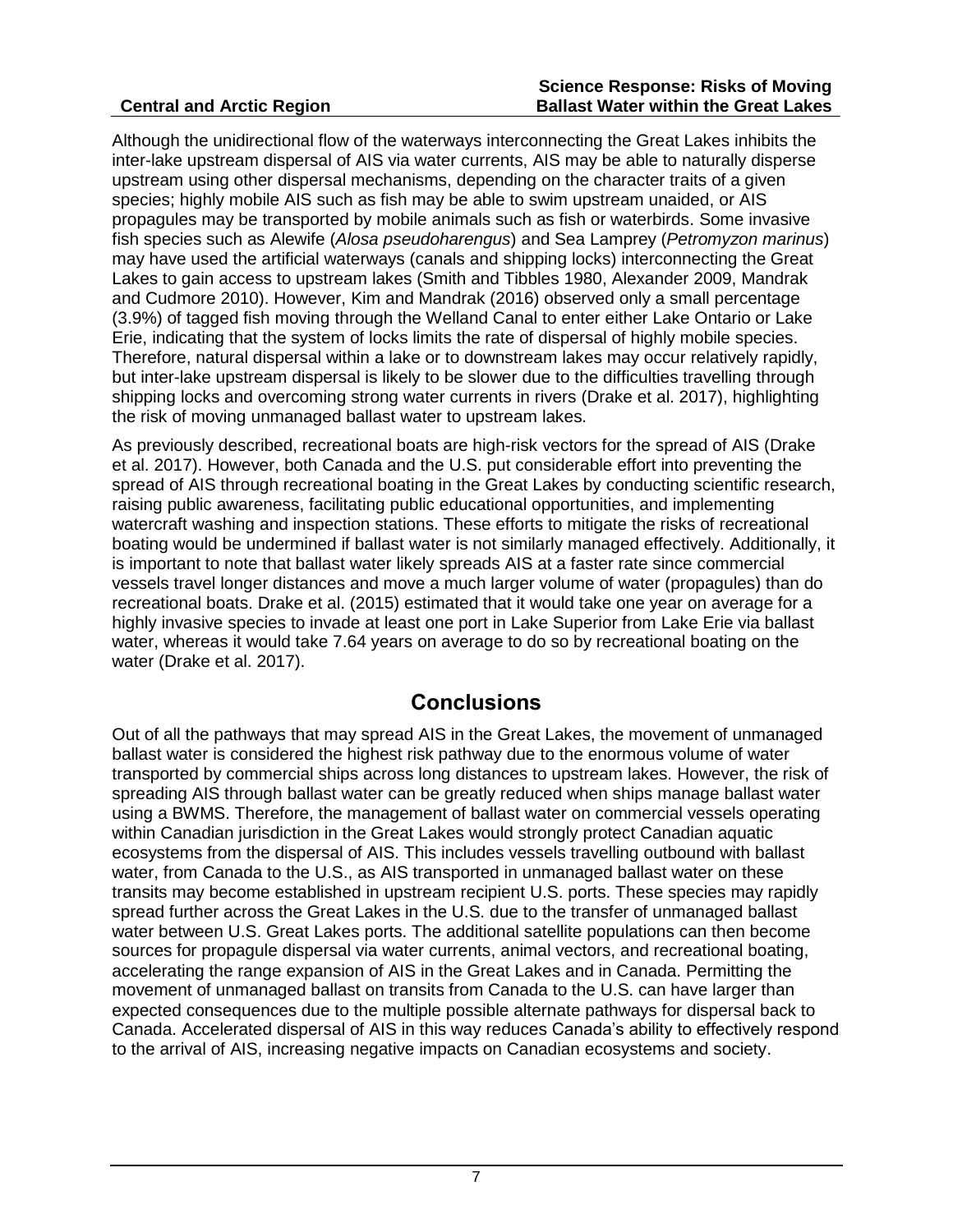### **Contributors**

- Sarah Bailey, DFO Science, Central and Arctic Region
- Oscar Casas-Monroy, DFO Science, Central and Arctic Region
- Farrah Chan, DFO Science, Central and Arctic Region
- Warren Currie, DFO Science, Central and Arctic Region
- Andrew Drake, DFO Science, Central and Arctic Region
- Marten Koops, DFO Science, Central and Arctic Region (Chair)
- Dawson Ogilvie, DFO Science, Central and Arctic Region
- Hugh MacIsaac, University of Windsor

### **Approved by**

Gavin Christie, Central and Arctic Region, Division Manager Sen Wang, Central and Arctic Region, Regional Director Science (August 6, 2019)

### **Sources of Information**

- Adebayo, A. A., Zhan, A., Bailey, S. A., and MacIsaac, H. J. 2014. Domestic ships as a potential pathway of nonindigenous species from the Saint Lawrence River to the Great Lakes. Biological Invasions 16(4): 793-801.
- Alexander, J. 2009. *Pandora's Locks: The Opening of the Great Lakes-St. Lawrence Seaway*. Michigan State University Press.
- Beletsky, D., Mason, D. M., Schwab, D. J., Rutherford, E. S., Janssen, J., Clapp, D. F., and Dettmers, J. M. 2007. Biophysical Model of Larval Yellow Perch Advection and Settlement in Lake Michigan. J. Great Lakes Res. 33(4): 842-866.
- Beletsky, D., Beletsky, R., Rutherford, E. S., Sieracki, J. L., Bossenbroek, J. M., Chadderton, W. L., Wittmann, M. E., Annis, G. M., and Lodge, D. M. 2017. Predicting spread of aquatic invasive species by lake currents. J. Great Lakes Res. 43(3): 14-32.
- Bowen, A., and Keppner, S. 2015. Surveillance for Ruffe in the Great Lakes, 2015. U.S. Fish and Wildlife Service. 48 pp.
- Briski, E., Wiley, C. J., and Bailey, S. A. 2012. Role of domestic shipping in the introduction or secondary spread of nonindigenous species: Biological invasions within the Laurentian Great Lakes. J. Appl. Ecol. 49(5): 1124-1130.
- Briski, E., Allinger, L. E., Balcer, M., Cangelosi, A., Fanberg, L., Markee, T. P., Mays, N., Polkinghorne, C. N., Prihoda, K. R., Reavie, E. D., Regan, D. H., Reid, D. H., Saillard, H. J., Schwerdt, T., Schaefer, H., TenEyck, M., Wiley, C. J., and Bailey, S. A. 2013. Multidimensional approach to invasive species prevention. Environmental Science & Technology 47: 1216-1221.
- Buchan, L. A., and Padilla, D. K. 1999. Estimating the probability of long-distance overland dispersal of invading aquatic species. Ecological Applications 9(1): 254.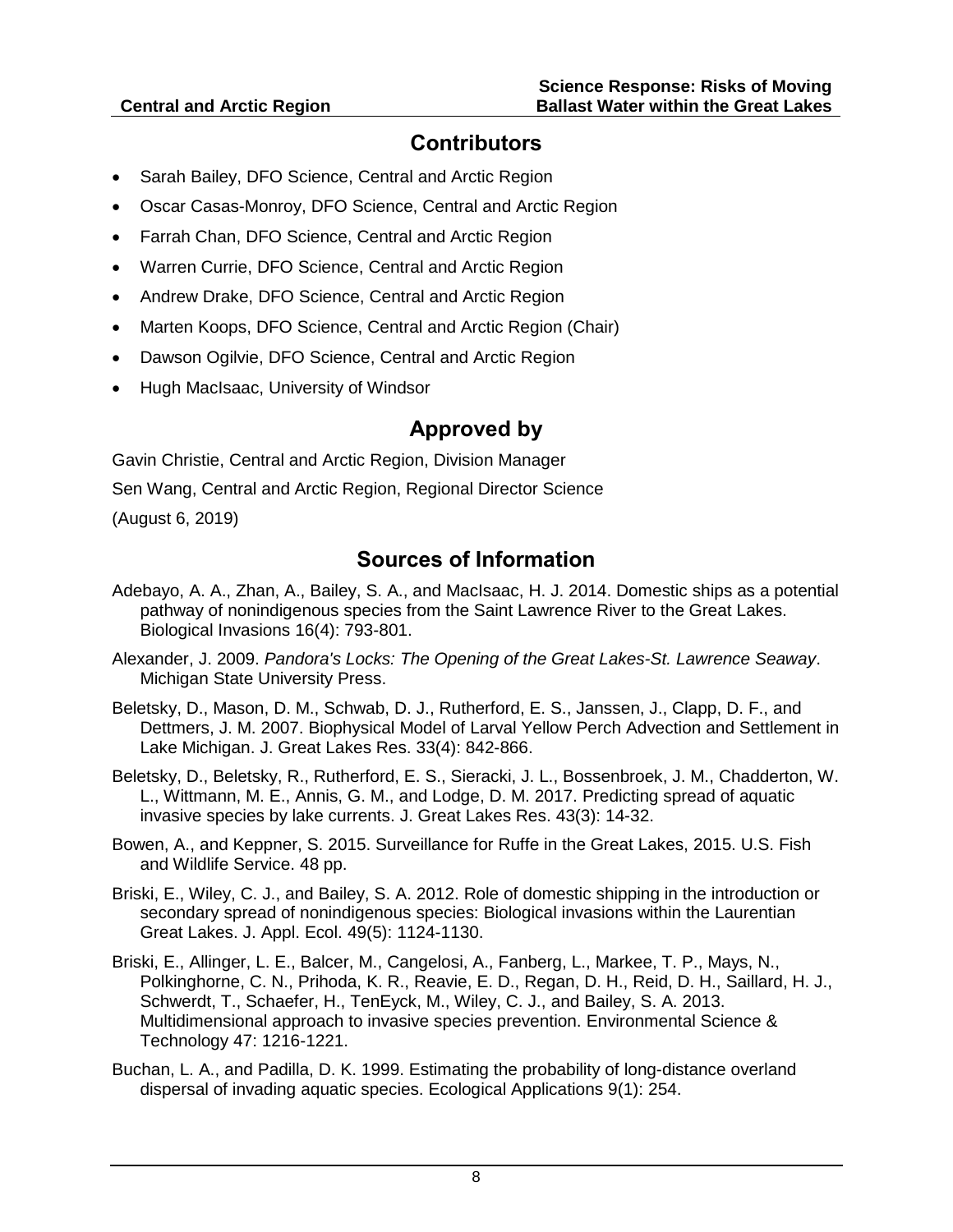- Canadian Gazette. 2019. [Ballast water regulations. Part 1, Volume 153, Number 23.](http://www.gazette.gc.ca/rp-pr/p1/2019/2019-06-08/html/reg4-eng.html) (Accessed June 30, 2019).
- Cangelosi, A., Allinger, L., Balcer, M., Mays, N., Markee, T., Polkinghorne, C., Prihoda, K., Reavie, E., Reid, D., Saillard, H., Schwerdt, T., Schaefer, H., and TenEyck, M. 2011. Final report of the land-based, freshwater testing of the AlfaWall AB PureBallast® ballast water treatment system. Great Ships Initiative, Northeast-Midwest Institute, Washington, DC. pp 94.
- Carlton, J. T. 2008. The Zebra Mussel Dreissena polymorpha Found in North America in 1986 and 1987. J. Great Lakes Res. 34(4): 770-773.
- Carmichael, W. W., and Boyer, G. L. 2016. Health impacts from cyanobacteria harmful algae blooms: Implications for the North American Great Lakes. Harmful Algae 54: 194-212.
- Casas-Monroy, O., Roy, S., and Rochon, A. 2012. Dinoflagellate cysts in ballast sediments: Differences between Canadas east coast, west coast and the Great Lakes. Aquatic Conservation: Marine and Freshwater Ecosystems 23(2): 254-276.
- Casas-Monroy, O., Linley, R.D., Adams, J.K., Chan, F.T., Drake, D.A.R., and Bailey, S.A. 2014. National risk assessment for introduction of aquatic nonindigenous species to Canada by ballast water. DFO Can. Sci. Advis. Sec. Res. Doc. 2013/128. pp vi + 73.
- Casas-Monroy, O., Linley, R. D., Chan, P., Kydd, J., Byllaardt, J. V., and Bailey, S. 2018. Evaluating efficacy of filtration UV-C radiation for ballast water treatment at different temperatures. J. Sea Res. 133: 20-28.
- Chan, F. T., Bradie, J., Briski, E., Bailey, S. A., Simard, N., MacIsaac H. J. 2015. Assessing introduction risk using species' rank-abundance distributions. Proc. R. Soc. B 282: 20141517.
- Charalambidou, I., Ketelaars, H. A., and Santamaria, L. 2003. Endozoochory by ducks: Influence of developmental stage of Bythotrephes diapause eggs on dispersal probability. Diversity Distributions 9(5): 367-374.
- Colautti, R. I., Bailey, S. A., Overdijk, C. D., Amundsen, K., and MacIsaac, H. J. 2006. Characterised and projected costs of nonindigenous species in Canada. Biological Invasions 8(1): 45-59.
- Collas, F. P., Karatayev, A. Y., Burlakova, L. E., and Leuven, R. S. 2016. Detachment rates of dreissenid mussels after boat hull-mediated overland dispersal. Hydrobiologia 810(1): 77- 84.
- Cordell, J. R., Lawrence, D. J., Ferm, N. C., Tear, L. M., Smith, S. S., and Herwig, R. P. 2009. Factors influencing densities of non-indigenous species in the ballast water of ships arriving at ports in Puget Sound, Washington, United States. Aquatic Conserv: Mar. Freshw. Ecosyst. 19(3): 322-343.
- Currie, W. J. S., Kim, J., Koops, M. A., Mandrak, N. E., O'Connor, L. M., Pratt, T. C., Timusk, E., and Choy, M. 2017. Modelling spread and assessing movement of Grass Carp, Ctenopharyngodon idella, in the Great Lakes basin. DFO Can. Sci. Advis. Sec. Res. Doc. 2016/114. v + 31 p.
- de Lafontaine, Y., Despatie, S., Veilleux, É, and Wiley, C. 2009. Onboard ship evaluation of the effectiveness and the potential environmental effects of PERACLEAN® Ocean for ballast water treatment in very cold conditions. Environmental Toxicology 24: 49-65.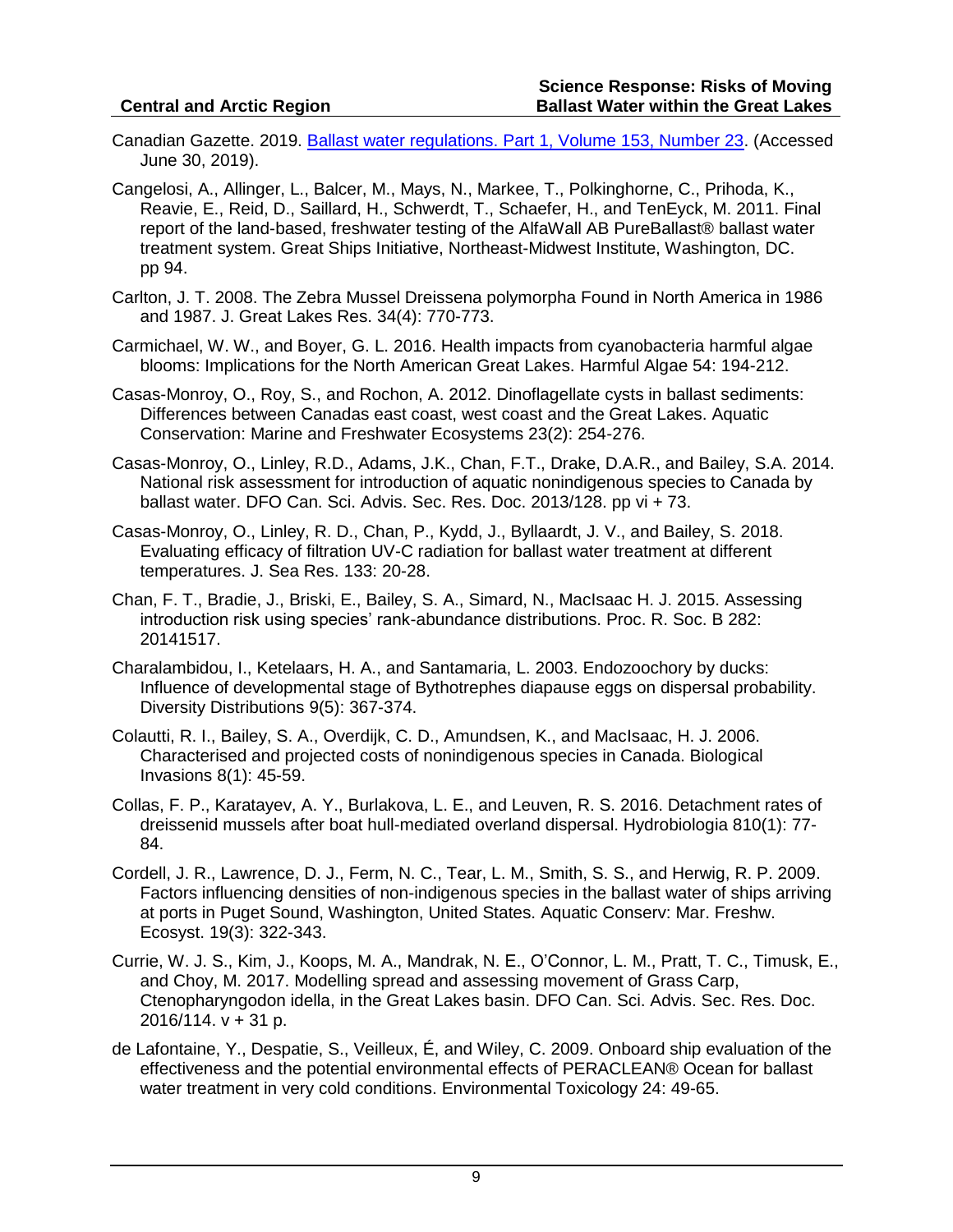- Doblin, M. A., Coyne, K. J., Rinta-Kanto, J. M., Wilhelm, S. W., and Dobbs, F. C. 2007. Dynamics and short-term survival of toxic cyanobacteria species in ballast water from NOBOB vessels transiting the Great Lakes—implications for HAB invasions. Harmful Algae 6(4): 519-530.
- Drake, D. A. R., Bailey, S. A., and Mandrak, N. E. 2015. Predicting the secondary spread of aquatic invasive species through ballast water and recreational boating in the Great Lakes Basin. Completion report submitted to the Fishery Research Program of the Great Lakes Fishery Commission. Sept. 30, 2015. 45p.
- Drake, D. A. R., Bailey, S. A., and Mandrak, N. E. 2017. Ecological risk assessment of recreational boating as a pathway for the secondary spread of aquatic invasive species in the Great Lakes Basin. DFO Can. Sci. Advis. Sec. Res. Doc. 2017/030. v + 85 p.
- Figuerola, J., Green, A. J., and Michot, T. C. 2005. Invertebrate eggs can fly: Evidence of waterfowl-mediated gene flow in aquatic invertebrates. The American Naturalist 165(2): 274.
- Green, A. J. 2015. The importance of waterbirds as an overlooked pathway of invasion for alien species. Diversity and Distributions 22(2): 239-247.
- Gregg, M., Rigby, R., and Hallegraeff, G. 2009. Review of two decades of progress in the development of management options for reducing or eradicating phytoplankton, zooplankton and bacteria in ships ballast water. Aquatic Invasions 4(3): 521-565.
- Griffiths, R. W., Schloesser, D. W., Leach, J. H., and Kovalak, W. P. 1991. Distribution and dispersal of the Zebra Mussel (*Dreissena polymorpha*) in the Great Lakes Region. Can. J. Fish. Aquat. Sci. 48(8): 1381-1388.
- Hebert, P. D., and Cristescu, M. E. 2002. Genetic perspectives on invasions: The case of the Cladocera. Can J. Fish. Aquat. Sci. 59(7): 1229-1234.
- Jacobs, M. J., and MacIsaac, H. J. 2007. Fouling of fishing line by the waterflea *Cercopagis pengoi*: A mechanism of human-mediated dispersal of zooplankton? Hydrobiologia 583(1): 119-126.
- Jarnagin, S. T., Swan, B. K., and Kerfoot, W. C. 2000. Fish as vectors in the dispersal of *Bythotrephes cederstroemi*: Diapausing eggs survive passage through the gut. Freshwater Biology 43(4): 579-589.
- Johansson, M. L., Dufour, B. A., Wellband, K. W., Corkum, L. D., MacIsaac, H. J., and Heath, D. D. 2018. Human-mediated and natural dispersal of an invasive fish in the eastern Great Lakes. Heredity 120(6): 533-546.
- Johnson, L. E., and Carlton, J. T. 1996. Post-establishment spread in large-scale invasions: Dispersal mechanisms of the Zebra Mussel *Dreissena polymorpha*. Ecology: 77(6): 1686- 1690.
- Johnson, L. E., Ricciardi, A., and Carlton, J. T. 2001. Overland dispersal of aquatic invasive species: A risk assessment of transient recreational boating. Ecological Applications 11(6): 1789–1799.
- Kelly, N. E., Wantola, K., Weisz, E., and Yan, N. D. 2013. Recreational boats as a vector of secondary spread for aquatic invasive species and native crustacean zooplankton. Biological Invasions 15(3): 509-519.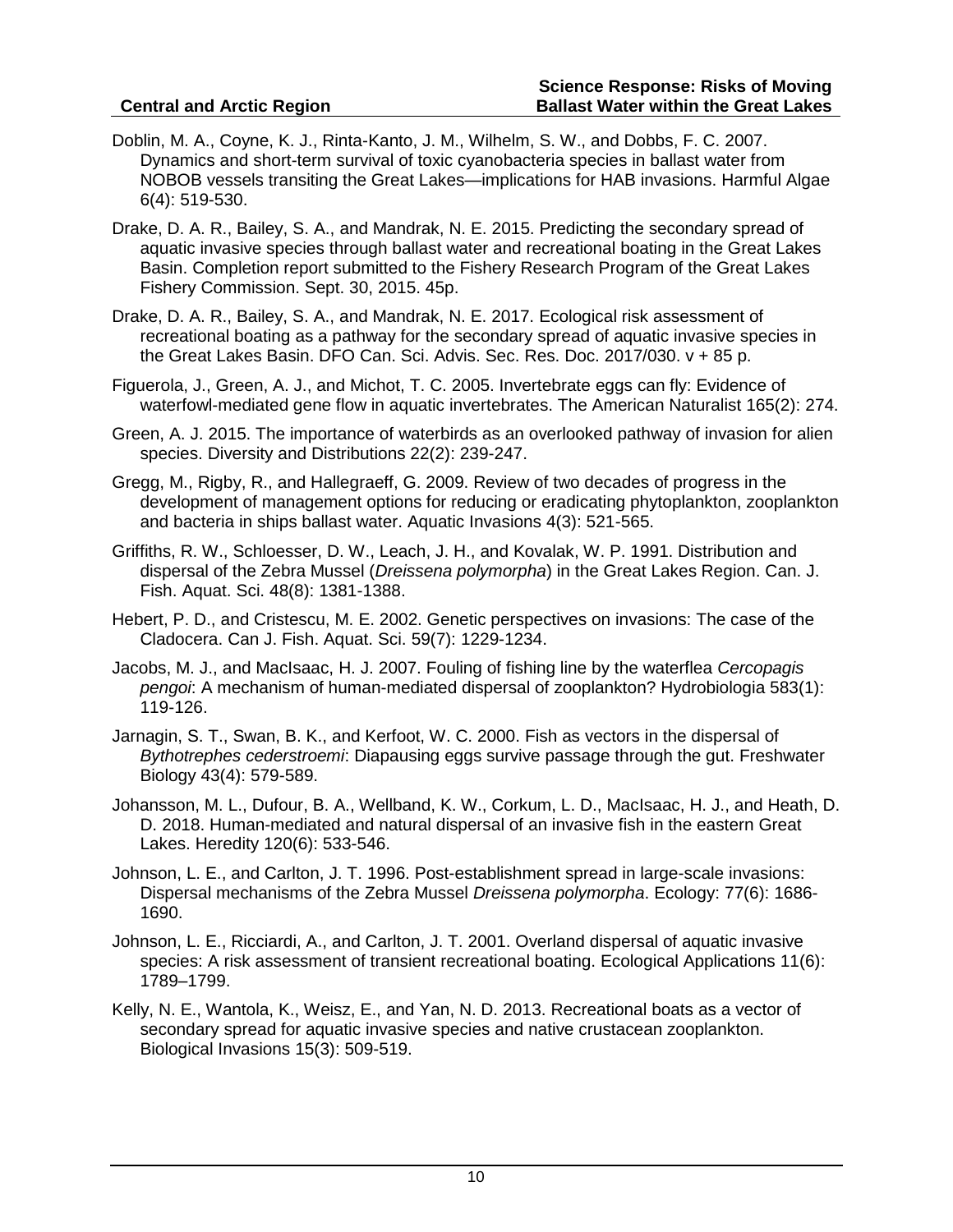- Kerfoot, W. C., Yousef, F., Hobmeier, M. M., Maki, R. P., Jarnagin, S. T., and Churchill, J. H. 2011. Temperature, recreational fishing and diapause egg connections: Dispersal of spiny water fleas (*Bythotrephes longimanus*). Biological Invasions 13(11): 2513-2531.
- Kim, J., and Mandrak, N. E. 2016. Assessing the potential movement of invasive fishes through the Welland Canal. J. Great Lakes Res. 42(5): 1102-1108.
- Klein, G., Kaczmarska, I., and Ehrman, J. M. 2009. The diatom Chatoceros in ships' ballast waters-survivorship of stowaways. Acta Botanica Croatia 68(2): 325-338.
- Kolar, C. S., and Lodge, D. M. 2002. Ecological Predictions and Risk Assessment for Alien Fishes in North America. Science 298(5596): 1233-1236.
- Locke, A., Mandrak, N. E., and Therriault, T. W. 2011. A Canadian Rapid Response Framework for Aquatic Invasive Species. DFO Can. Sci. Advis. Sec. Res. Doc. 2010/114. vi + 30 p.
- MacIsaac, H. J., Borbely, J. V., Muirhead, J. R., and Graniero, P. A. 2004. Backcasting and forecasting biological invasions of inland lakes. Ecological Applications 14(3): 773-783.
- Mack, R. N., Simberloff, D., Lonsdale, W. M., Evans, H., Clout, M., and Bazzaz, F. A. 2000. Biotic Invasions: Causes, Epidemiology, Global Consequences, and Control. Ecological Applications 10(3): 689-710.
- Makarewicz, J. C., Grigorovich, I. A., Mills, E., Damaske, E., Cristescu, M. E., Pearsall, W., LaVoie, M. J., Keats, R., Rudstam, L., Hebert, P., Halbritter, H., Kelly, T., Matkovich, C., and Macisaac, H. J. 2001. Distribution, Fecundity, and Genetics of *Cercopagis pengoi* (Ostroumov) (Crustacea, Cladocera) in Lake Ontario. J. Great Lakes Res. 27(1): 19-32.
- Mandrak, N. E., and Cudmore, B. 2010. The fall of Native Fishes and the rise of Non-native Fishes in the Great Lakes Basin. Aquatic Ecosystem Health & Management 13(3): 255-268.
- Minchin, D., Maguire, C., and Rosell, R. 2003. The zebra mussel (*Dreissena polymorpha* Pallas) invades Ireland: human mediated vectors and the potential for rapid intranational dispersal. Biol. Environ.: Proc. R. Irish Acad. 103B: 23-30.
- Mouawad Counsulting, 2013. Assessment of ballast water treatment processes and availability with respect to the Great Lakes and St. Lawrence Seaway System. In Transactions on ballast water treatment systems for the Great Lakes-St. Lawrence Seaway System. Report No. 2013-2-1-2, Revision No. 5, submitted to Transport Canada, Ottawa, ON. pp 21-86.
- Muirhead, J. R., and MacIsaac, H. J. 2005. Development of inland lakes as hubs in an invasion network. J. Appl. Ecol. 42(1): 80-90.
- Paolucci, E. M., Hernandez, M. R., Potapov, A., Lewis, M. A., and Macisaac, H. J. 2015. Hybrid system increases efficiency of ballast water treatment. J. Appl. Ecol. 52(2): 348-357.
- Pratt, D. M., Blust, W. H., and Selgeby, J. H. 1992. Ruffe, *Gymnocephalus cernuus*: Newly Introduced in North America. Can. J. Fish Aquat. Sci. 49(8): 1616-1618.
- Qin, B., Zhu, G., Gao, G., Zhang, Y., Li, W., Paerl, H. W., and Carmichael, W. W. 2009. A Drinking Water Crisis in Lake Taihu, China: Linkage to Climatic Variability and Lake Management. Environmental Management 45(1): 105-112.
- Reynolds, C., Miranda, N. A., and Cumming, G. S. 2015. The role of waterbirds in the dispersal of aquatic alien and invasive species. Diversity and Distributions 21(7): 744-754.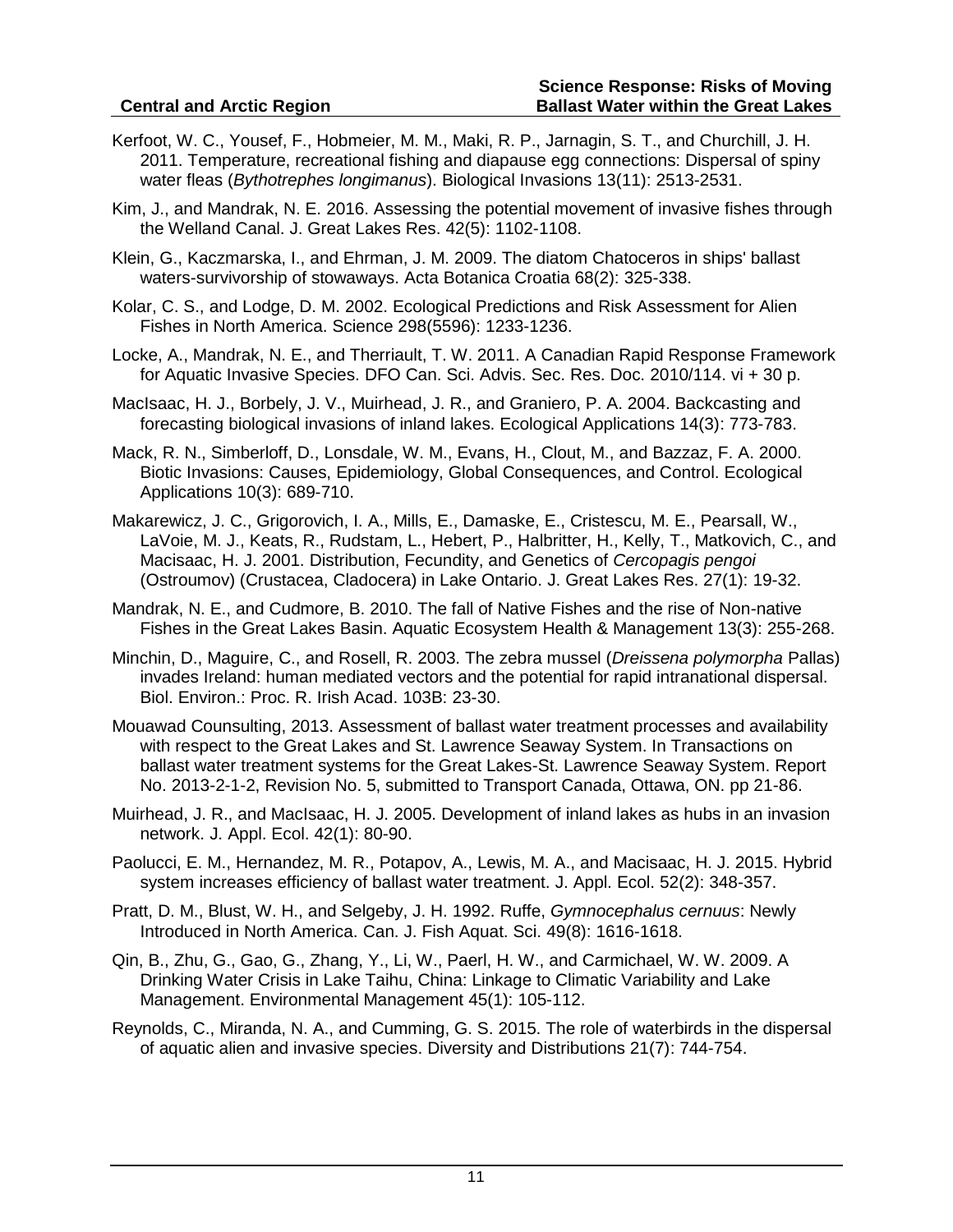- Rowe, M. D., Obenour, D. R., Nalepa, T. F., Vanderploeg, H. A., Yousef, F., and Kerfoot, W. C. 2015. Mapping the spatial distribution of the biomass and filter-feeding effect of invasive dreissenid mussels on the winter-spring phytoplankton bloom in Lake Michigan. Freshwater Biology 60(11): 2270-2285.
- Roy, S., Parenteau, M., Casas-Monroy, O., and Rochon, A. 2012. Coastal ship traffic: A significant introduction vector for potentially harmful dinoflagellates in eastern Canada. Can. J. Fish. Aquat. Sci. 69(4): 627-644.
- Rozon, R. M., Bowen, K. L., Niblock, H. A., Fitzpatrick, M. A. J., and Currie, W.J.S. 2016. Assessment of the phytoplankton and zooplankton populations in the Niagara River (Canada) area of concern in 2014. Can. Tech. Rep. Fish. Aquat. Sci. 3184: iv + 66p.
- Rup, M. P., Bailey, S. A., Wiley, C. J., Minton, M. S., Miller, A. W., Ruiz, G. M., and MacIsaac, H. J. 2010. Domestic ballast operations on the Great Lakes: Potential importance of Lakers as a vector for introduction and spread of nonindigenous species. Can. J. Fish. Aquat. Sci. 67(2): 256-268.
- Sieracki, J. L., Bossenbroek, J. M., and Chadderton, W. L. 2014. A spatial modeling approach to predicting the secondary spread of invasive species due to ballast water discharge. PLoS ONE 9(12).
- Smith, B. R., and Tibbles, J. J. 1980. Sea Lamprey (*Petromyzon marinus*) in Lakes Huron, Michigan, and Superior: History of Invasion and Control, 1936–78. Can. J. Fish. Aquat. Sci. 37(11): 1780-1801.
- Stepien, C. A., Dillon, A. K., and Chandler, M. D. 1998. Genetic identity, phylogeography, and systematics of Ruffe *Gymnocephalus* in the North American Great Lakes and Eurasia. J. Great Lakes Res. 24(2): 361-378.
- STX Canada Marine, 2015. Assessing the feasibility of ballast water treatment system installation and operation on existing vessels on the Great Lakes and St. Lawrence River System. In Transactions on ballast water treatment systems for the Great Lakes-St. Lawrence Seaway System. Report No. 182-001-01, Revision No. 07, submitted to Transport Canada, Ottawa, ON. pp 87-380.
- Sun, Y., Wells, M. G., Bailey, S. A., and Anderson, E. J. 2013. Physical dispersion and dilution of ballast water discharge in the St. Clair River: Implications for biological invasions. Water Resources Research 49(5): 2395-2407.
- Ventura, L. D., Weissert, N., Tobias, R., Kopp, K., and Jokela, J. 2016. Overland transport of recreational boats as a spreading vector of zebra mussel *Dreissena polymorpha*. Biological Invasions 18(5): 1451-1466.
- Wonham, M. J., Walton, W. C., Ruiz, G. M., Frese, A. M., and Galil, B. S. 2001. Going to the source: role of the invasion pathway in determining potential invaders. Marine Ecology Progress Series 215: 1-12.